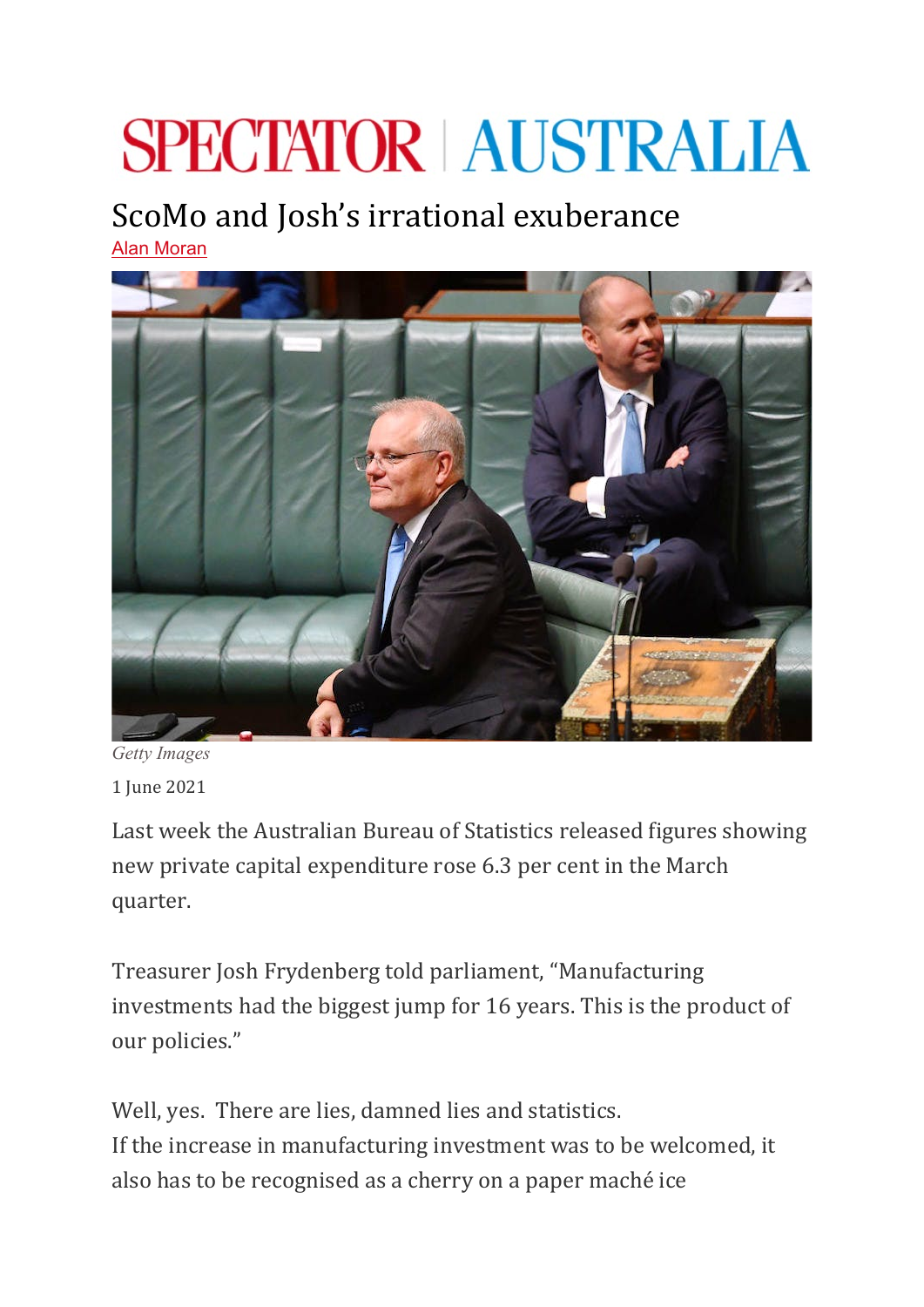cream. In aggregate terms, the value of new private investment in the March quarter 2021 was just one per cent above that of a year earlier. And, though the December 2020 to March 2021 quarter-onquarter 6.3 per cent increase could be described as an annualised rate of 25 per cent, doubtless Treasury realised that such a number is unsustainable and offering it presented far too great a hostage to fortune.

Aside from populist pre-election appeals, the government is gambling that its recent spendthrift budget with its deficit at 7.8 per cent of GDP will reinvigorate the economy. The government's hope is that outlays from unearned income will trick businesses into thinking that a surge in real spending is underway and that they will respond with the investment that would underpin such increased activity. Embroidering the latest numbers is part of the promotional spin.

However, deficit spending policies have never worked in the past other than on a transitory basis. And we have a seemingly unsurmountable peak to climb before it is possible to see investment, the engine of economic growth, restored to its levels of a few years ago. The chart below illustrates an erosion in real private investment over the past decade that the Treasure failed to mention.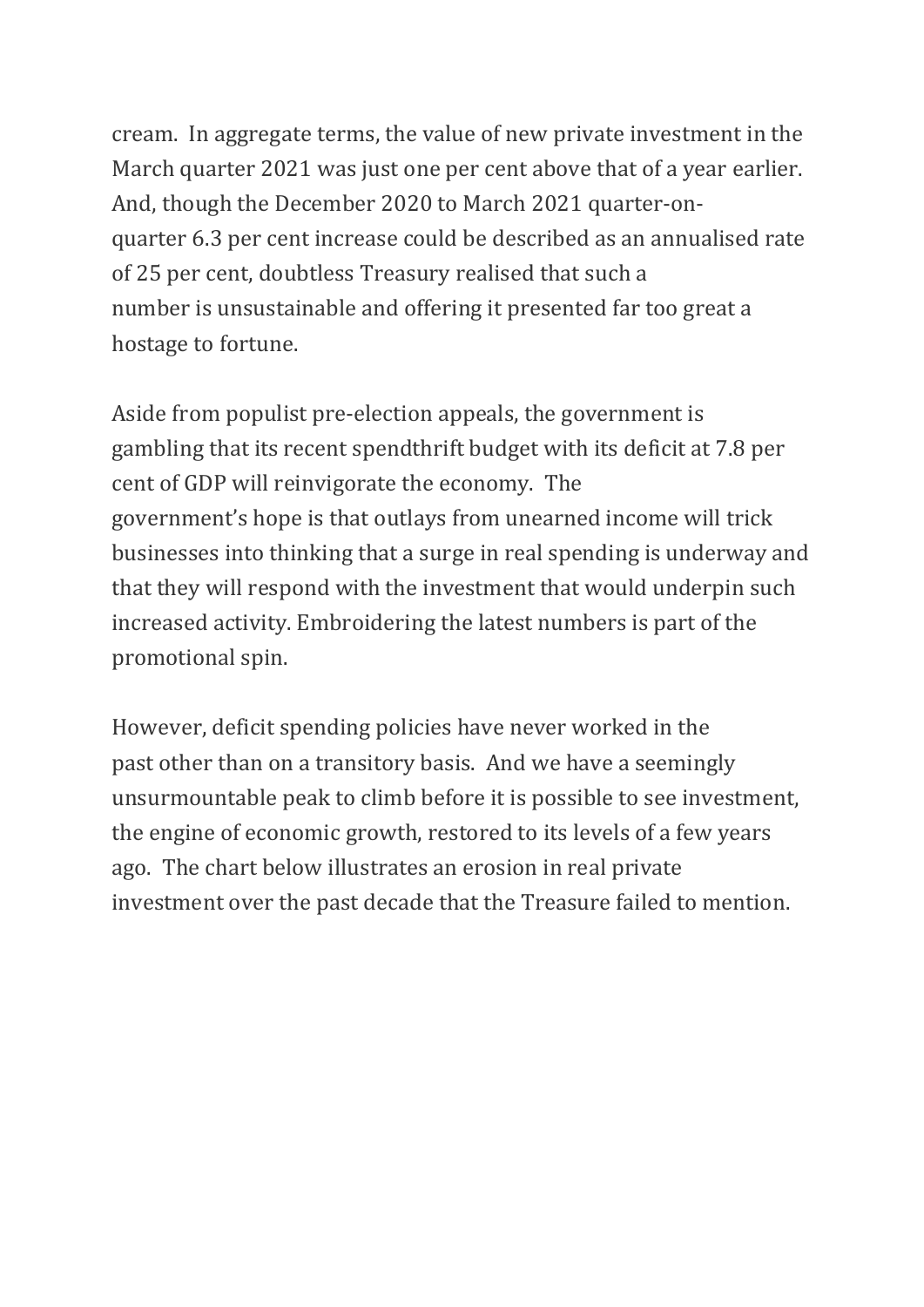

Moreover, this picture is a flattering one as it does not take into consideration increases in population. As a share of GDP private and public non-housing investment is presently barely above 10 per cent compared to previous highs and lows of 25 per cent and 15 per cent respectively.

Australia's tragedy is compounded by the fact that the opposition would go even further in wasteful spending. Our elected politicians, in a triumph of hope over experience, proclaim that such policies will magically lift the economy.

But fiscal indiscipline combined with the many crippling government interventions, especially in energy and irrigation policy, means the [best we can hope for is a gentle decline in living standards.](https://spectator.com.au/2021/05/the-risk-to-scomo-from-melbournes-latest-covid-flap/)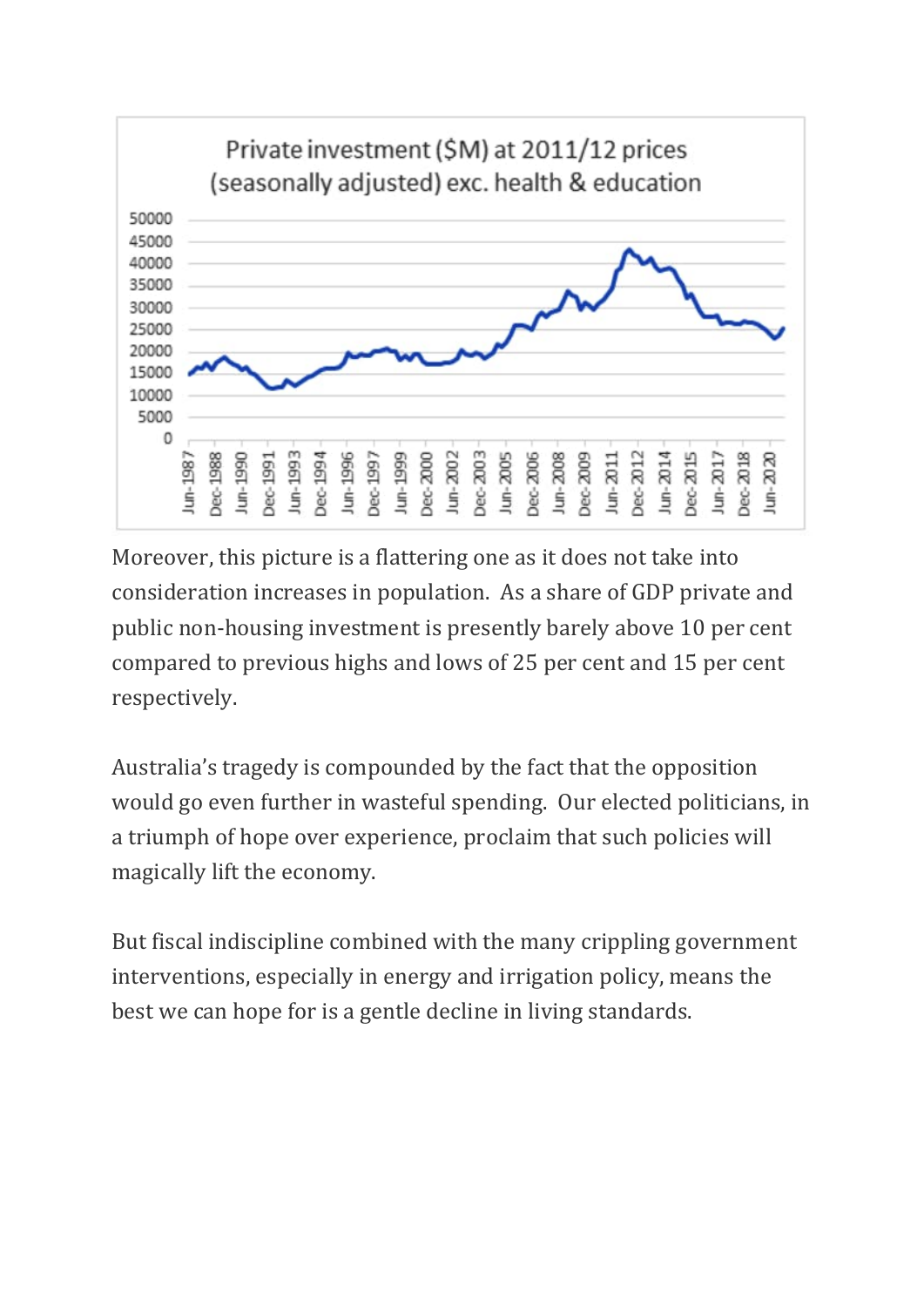

[The risk to ScoMo from Melbourne's latest Covid flap](https://spectator.com.au/2021/05/the-risk-to-scomo-from-melbournes-latest-covid-flap/) [Charles Pier](https://spectator.com.au/author/charles-pier/)

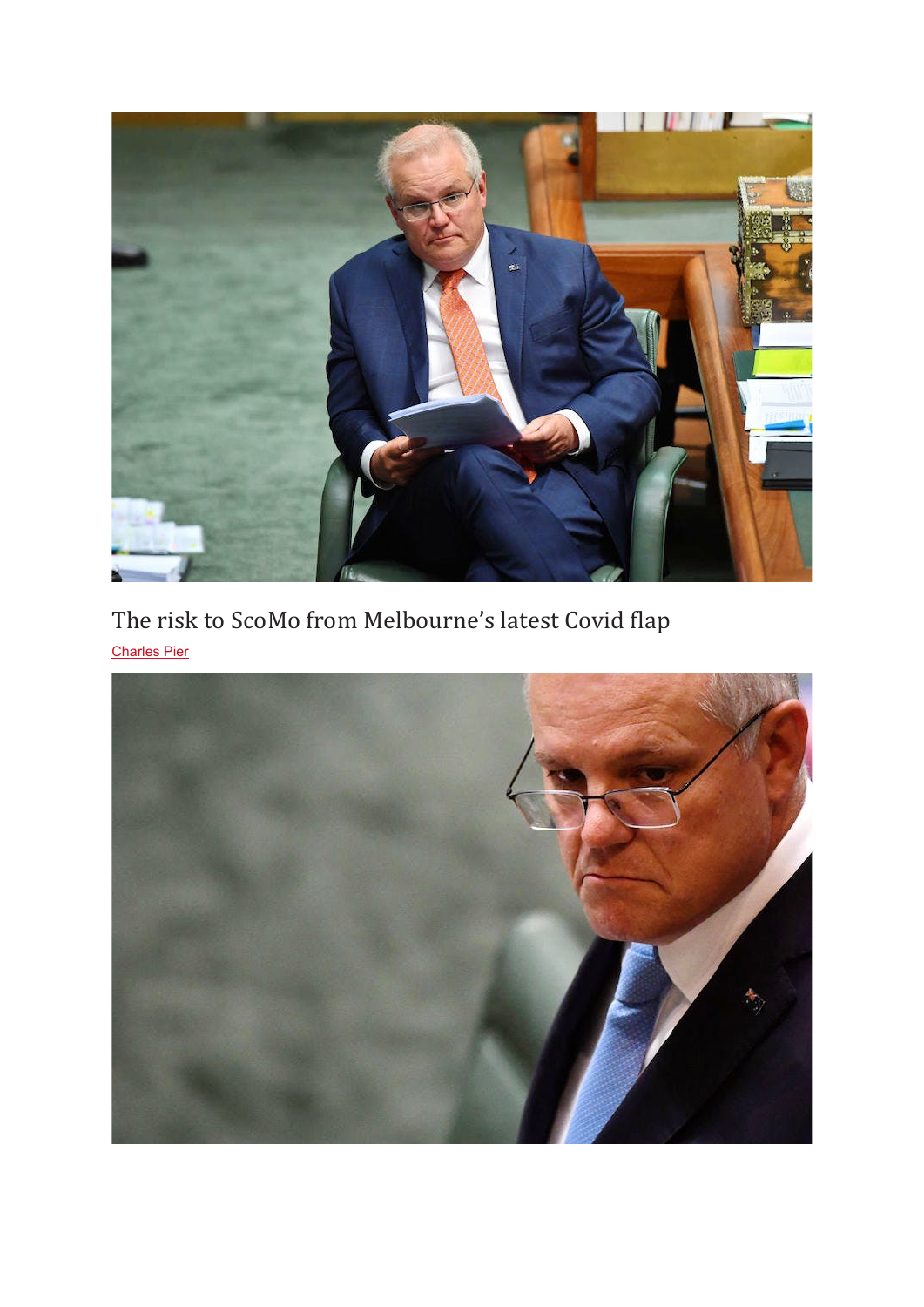### [ScoMo goes troppo](https://spectator.com.au/2021/05/scomo-goes-troppo/)

[Rocco Loiacono](https://spectator.com.au/author/rocco-loiacono/)



[ScoMo's gone as crazy as Kev, but we can still save the economy](https://spectator.com.au/2020/04/scomos-crazy-as-kevin-rudd-save-the-economy/) [Alan Moran](https://spectator.com.au/author/alanmoran/)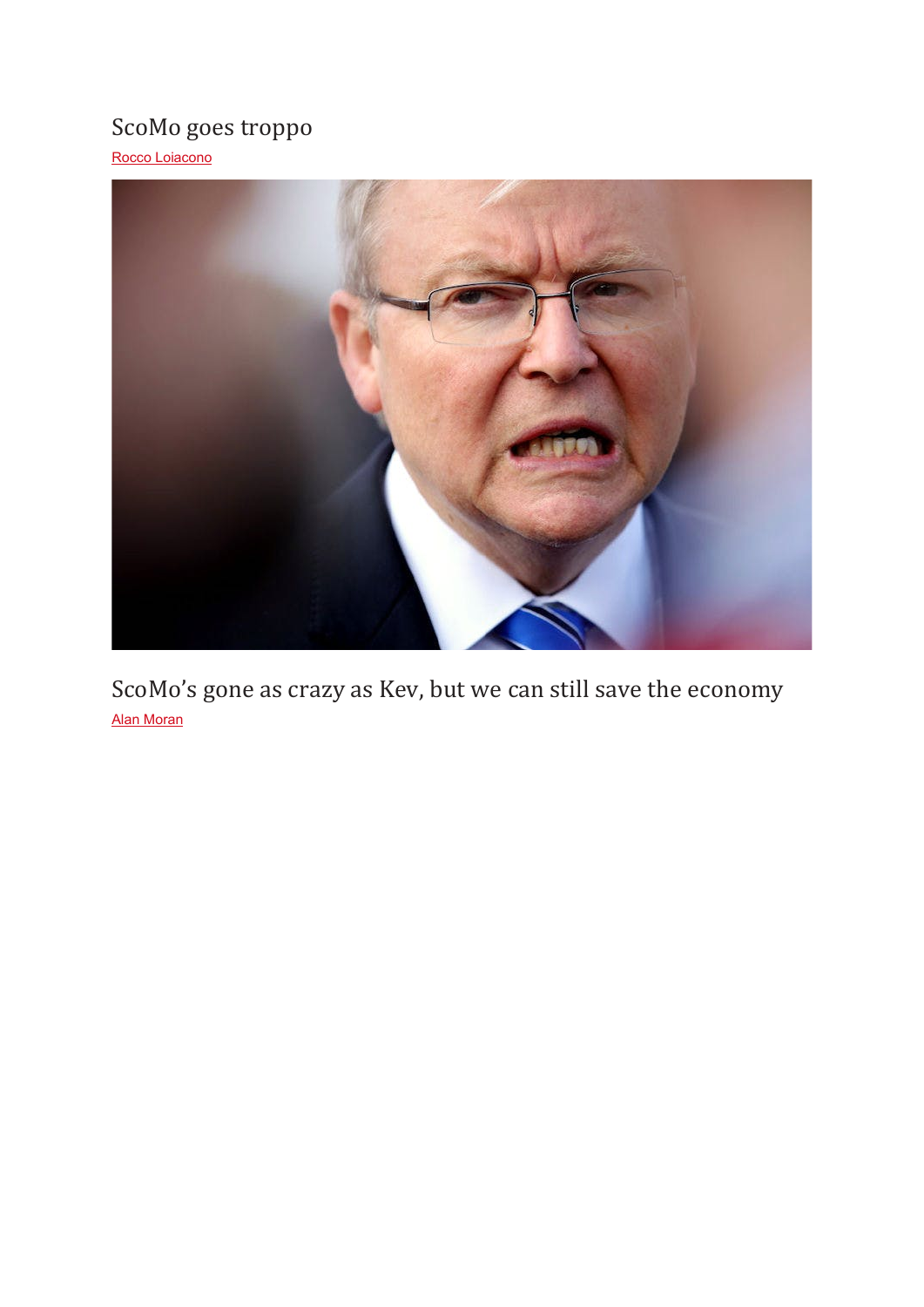

[Scott, Josh and Mathias: here's how you get us out of this mess](https://spectator.com.au/2020/04/scott-josh-and-mathias-heres-how-you-get-us-out-of-this-mess/) [Alan Moran](https://spectator.com.au/author/alanmoran/)

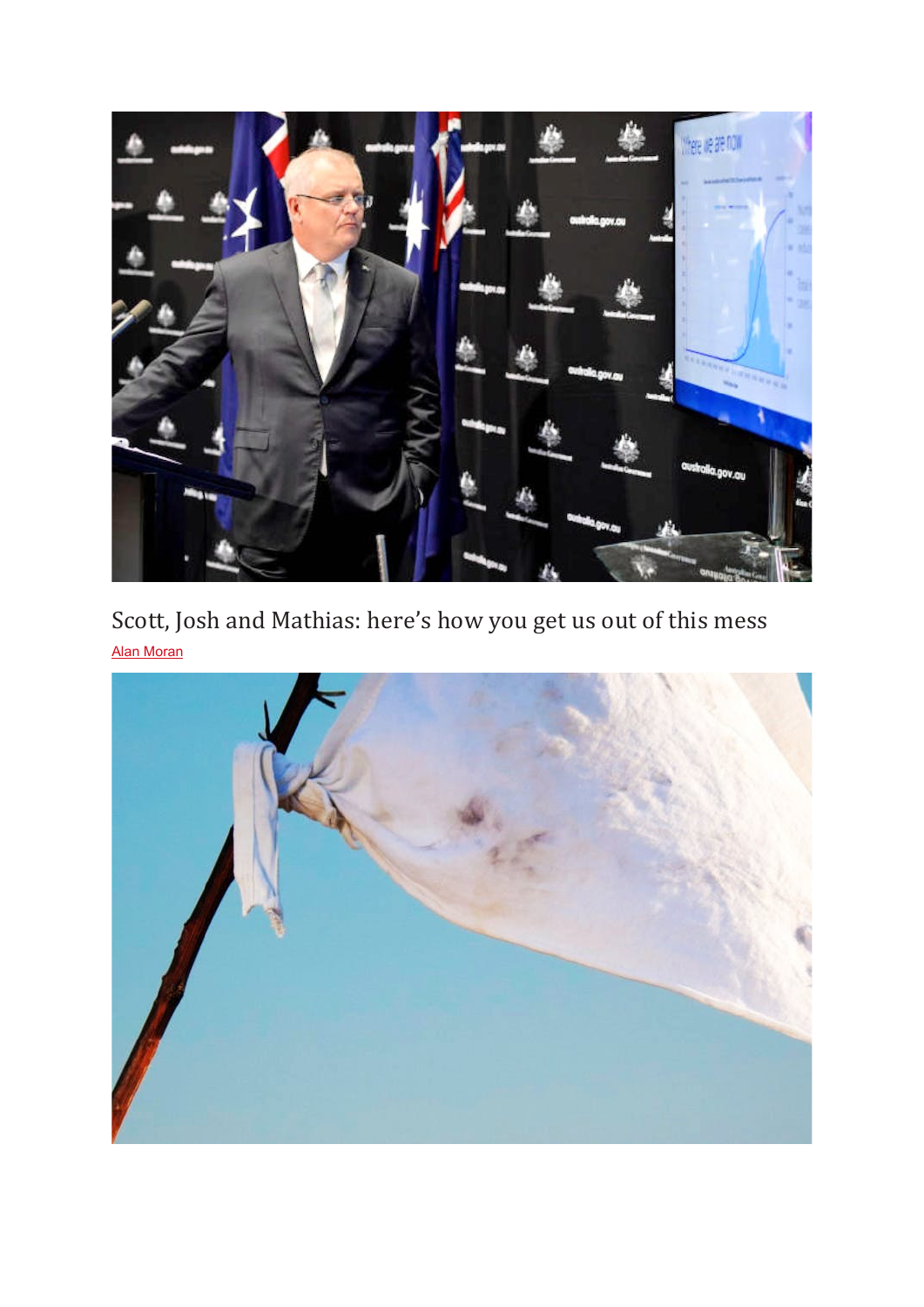### [ScoMo runs up the white flag on carbon](https://spectator.com.au/2021/01/morrison-runs-up-the-white-flag-on-carbon/)

[Alan Moran](https://spectator.com.au/author/alanmoran/)



[Will we get mugged by the return of inflation?](https://spectator.com.au/2021/05/will-we-get-mugged-by-the-return-of-inflation/) [Alan Moran](https://spectator.com.au/author/alanmoran/)

# Sign up to the Morning Double Shot newsletter

*The Spectator Australia*'s Morning Double Shot delivers a hearty breakfast of news and views straight to your inbox SIGN UP

MOST POPULAR





[Why we mustn't fly overseas –](https://spectator.com.au/2021/05/why-we-mustnt-fly-overseas-even-if-we-could/) even if we could [James Macpherson](https://spectator.com.au/author/james-macpherson/)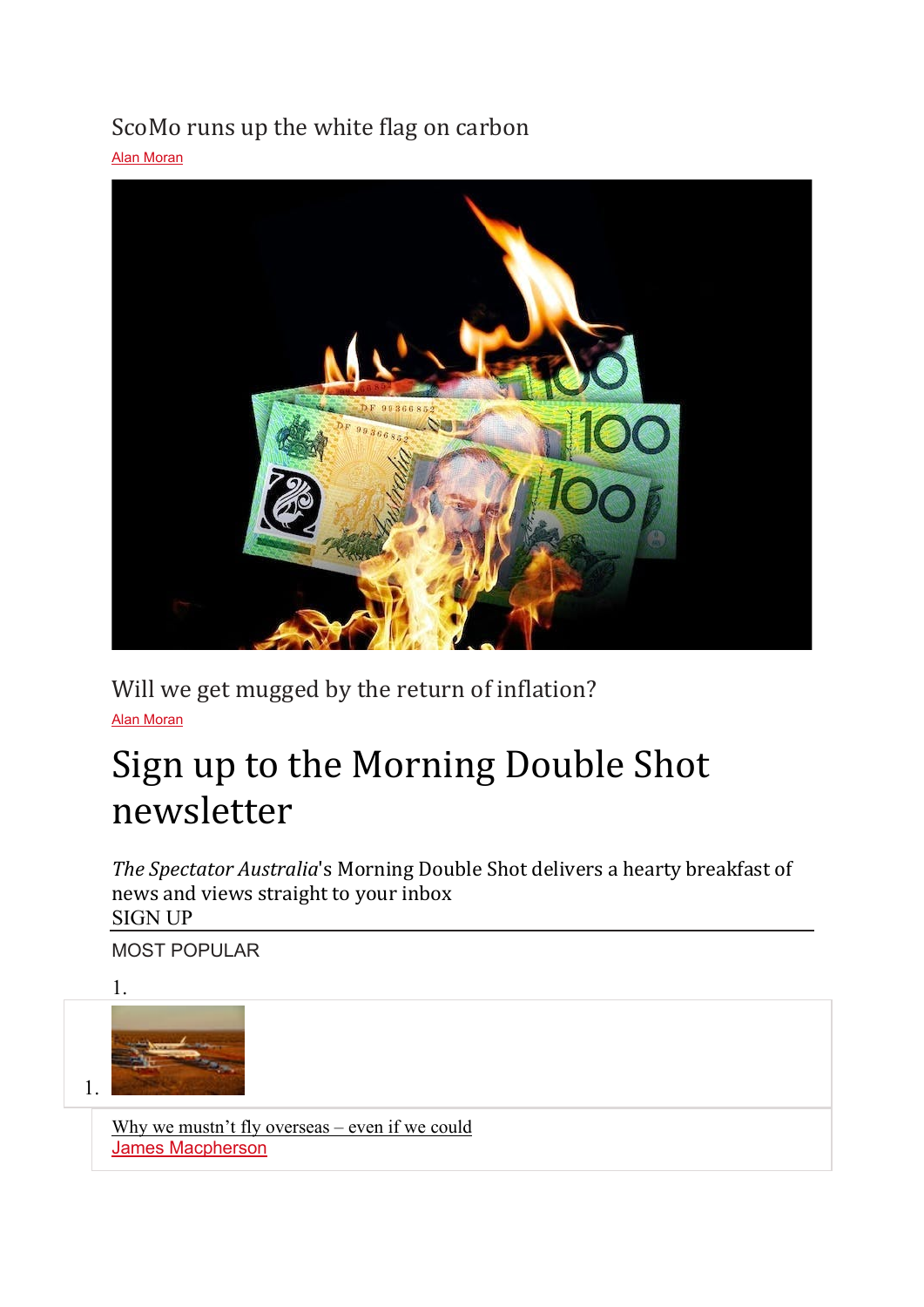

# Sign up to the Flat White newsletter

Weekly round up of the best Flat White blogs - delivered straight to your inbox

SIGN UP

**WORLD**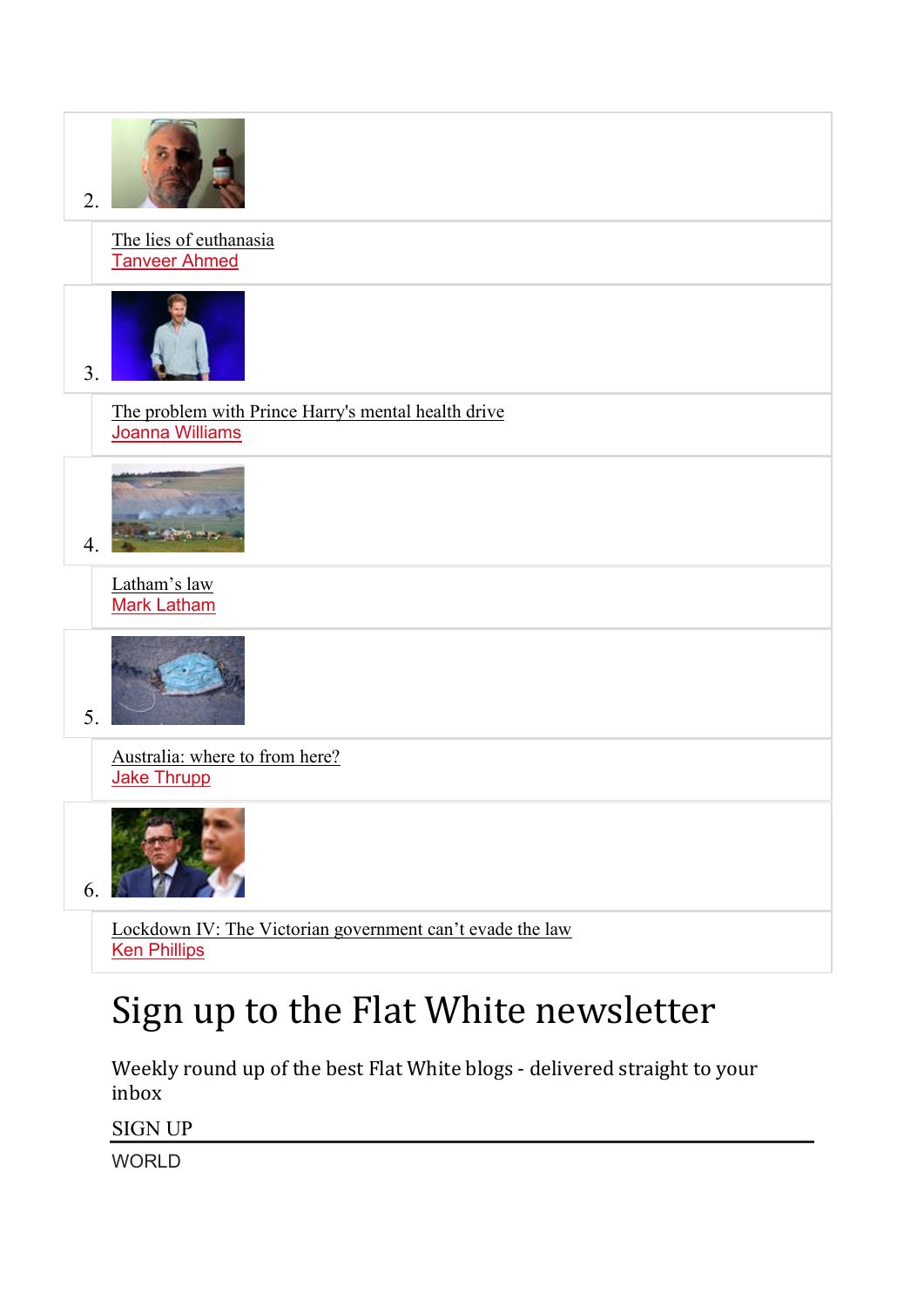

<u>[Who wants Biden's massive budget?](https://www.spectator.com.au/2021/06/who-wants-bidens-massive-budget/)</u> **[Charles Lipson](https://www.spectator.com.au/author/charles-lipsonexample-com/)** 



[How Denmark helped America spy on Sweden](https://www.spectator.com.au/2021/06/how-denmark-helped-america-spy-on-sweden/) [Lisa Bjurwald](https://www.spectator.com.au/author/lisa-bjurwaldexample-com/)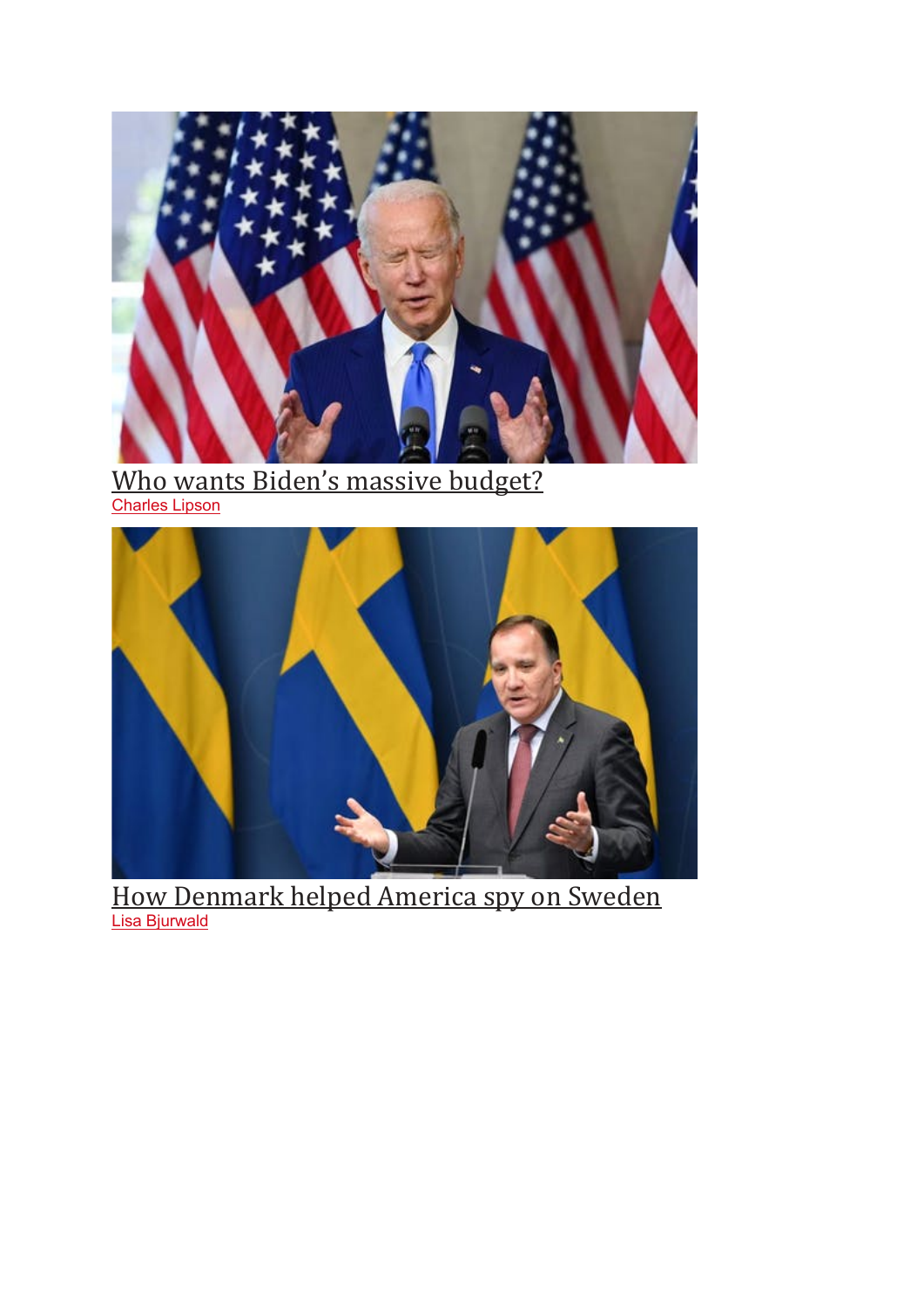

#### Why can't King's College academics cope with a photo of <u>[Prince Philip?](https://www.spectator.com.au/2021/06/why-cant-kings-college-academics-cope-with-a-photo-of-prince-philip/)</u> [Tom Slater](https://www.spectator.com.au/author/tom-slaterexample-com/)



Boris['s media critics are missing the real story](https://www.spectator.com.au/2021/06/boriss-media-critics-are-missing-the-real-story/) [Stephen Daisley](https://www.spectator.com.au/author/stephen-daisley/)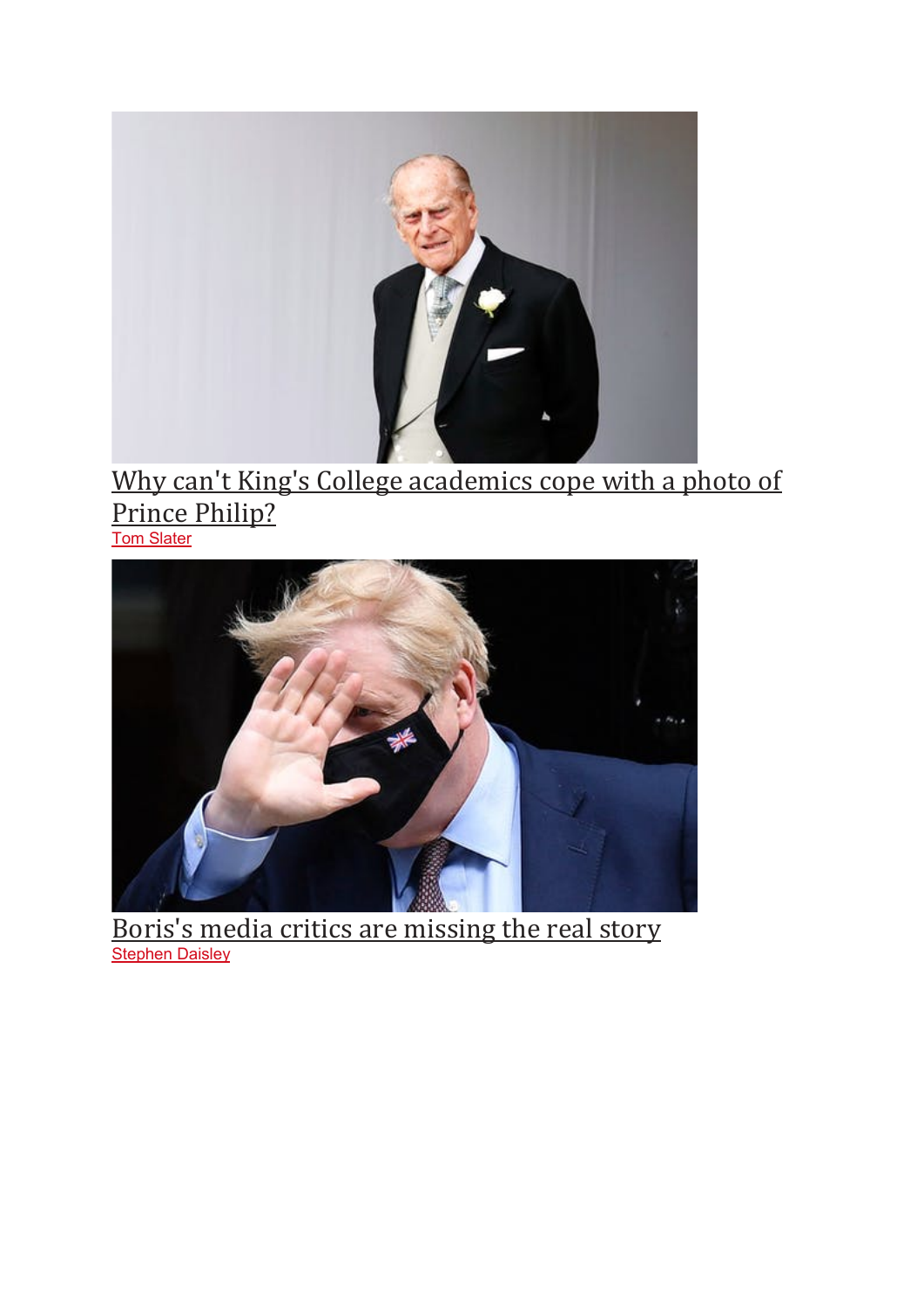

[Brexit Britain can capitalise on the breakdown in EU-Swiss](https://www.spectator.com.au/2021/05/brexit-britain-can-capitalise-on-the-breakdown-in-eu-swiss-talks/)  [talks](https://www.spectator.com.au/2021/05/brexit-britain-can-capitalise-on-the-breakdown-in-eu-swiss-talks/) **[Matthew Lynn](https://www.spectator.com.au/author/matthew-lynn/)** 



[Boris, Carrie and the politics of weddings](https://www.spectator.com.au/2021/05/boris-carrie-and-the-politics-of-weddings/) [Melanie McDonagh](https://www.spectator.com.au/author/melanie-mcdonagh/)

MAGAZINE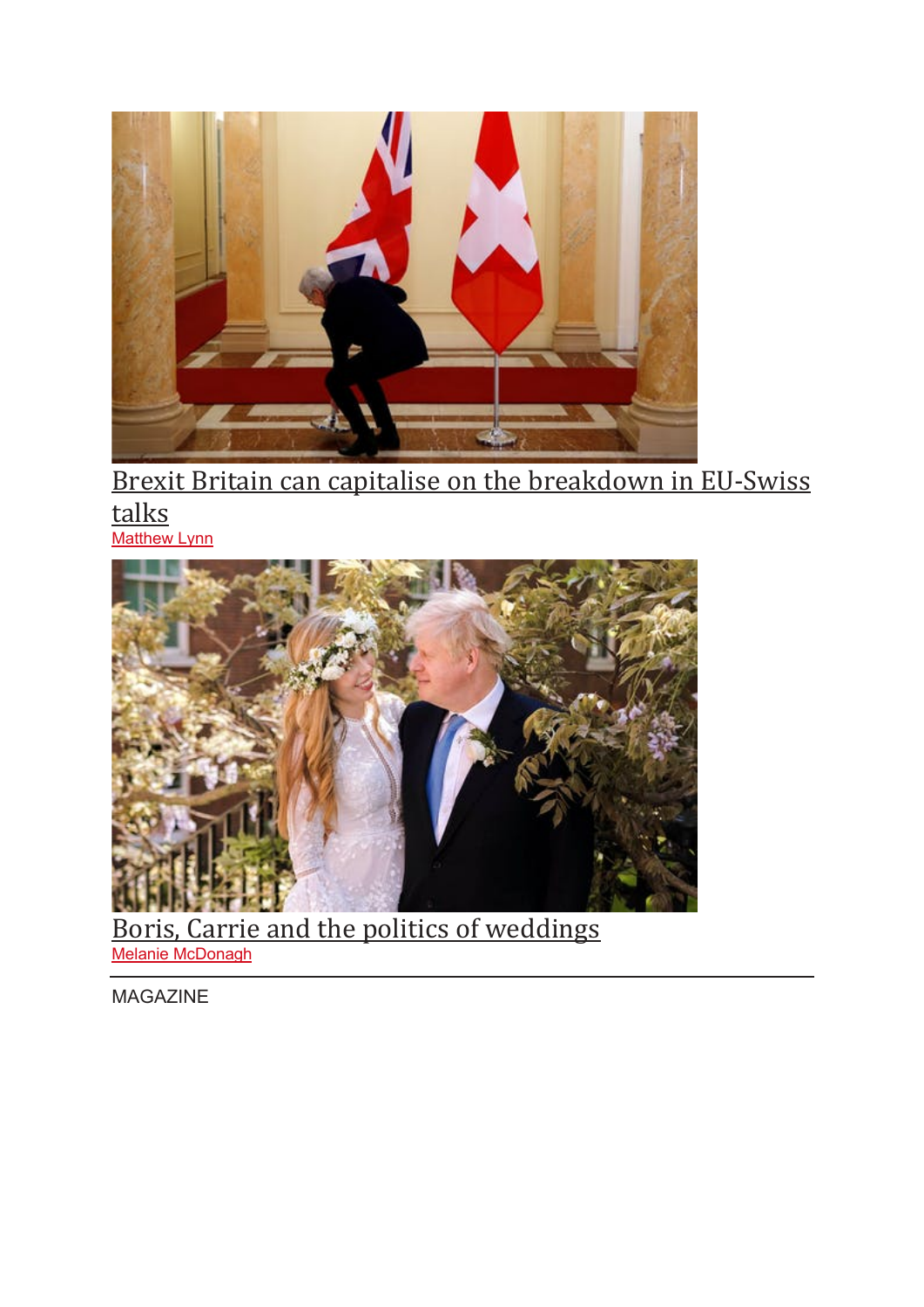نوندان ف the y Nú **ARTICLE AUSTRALIA** 

['Je suis Cohen', anybody?](https://www.spectator.com.au/2021/05/je-suis-cohen-anybody/)

<u>[The Spectator Australia](https://www.spectator.com.au/author/thespectatoraustralia/)</u>



[BROWN STUDY](https://www.spectator.com.au/category/australia/columnist-australia/australia-brown-study/)

<u>[Brown study](https://www.spectator.com.au/2021/05/brown-study-189/)</u> [Neil Brown](https://www.spectator.com.au/author/neil-brown/)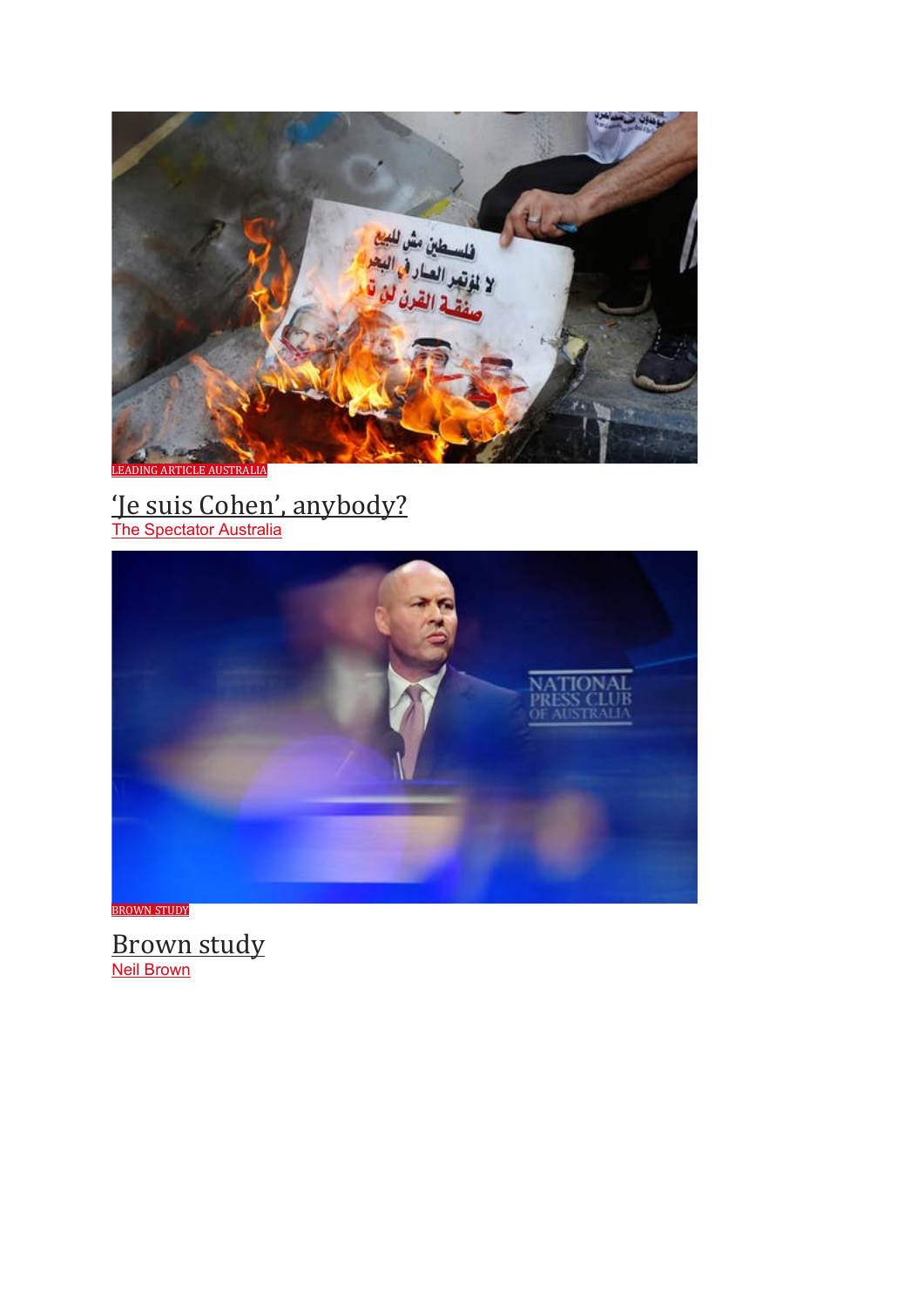

**FEATURES AUST** 

### [The Rorting Twenties](https://www.spectator.com.au/2021/05/the-rorting-twenties/)

Covid: robbing the poor to give to the rich **[Cian Hussey](https://www.spectator.com.au/author/cian-hussey/)** 



[FEATURES AUSTRALIA](https://www.spectator.com.au/category/australia/australia-features/)

[So have the Republicans really turned away from Trump?](https://www.spectator.com.au/2021/05/so-have-the-republicans-really-turned-away-from-trump/) The right-of-centre fights back [James Allan](https://www.spectator.com.au/author/james-allan/)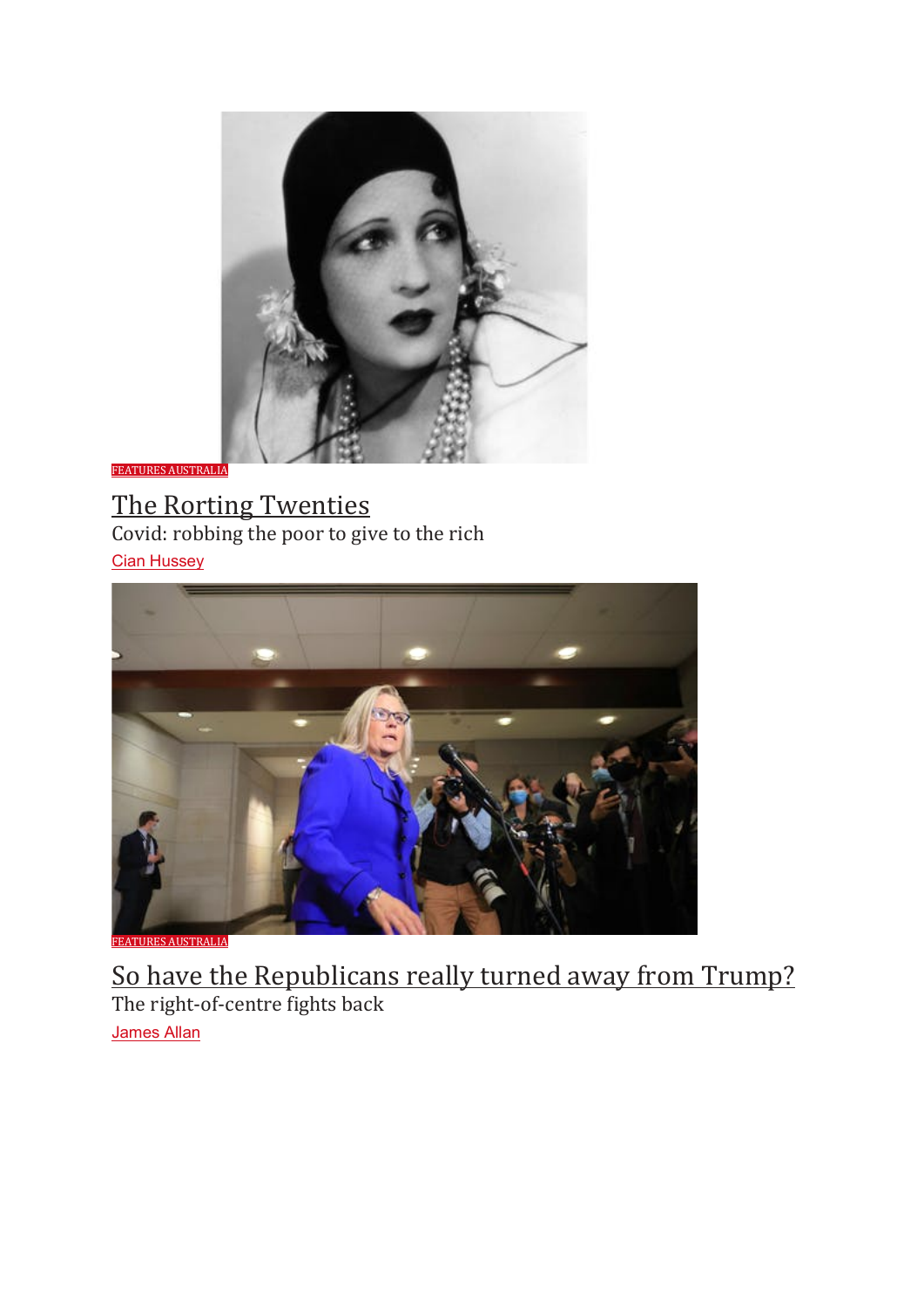

[FEATURES AUSTRALIA](https://www.spectator.com.au/category/australia/australia-features/)

### [Business/Robbery, etc.](https://www.spectator.com.au/2021/05/business-robbery-etc-69/)

Japan to the rescue in the fossil fuel wars [Michael Baume](https://www.spectator.com.au/author/michael-baume/)



**JRES AUSTRALIA** 

[Gazillionaires welcome](https://www.spectator.com.au/2021/05/gazillionaires-welcome/) A bizarre program seeks to attract overseas talent [Judith Sloan](https://www.spectator.com.au/author/judith-sloan/)

[The Spectator](https://spectator.com.au/)

- [ABOUT](https://spectator.com.au/about)
- o [Contact Us](https://spectator.com.au/about/contact-us)<br>o Privacy Poli
- o [Privacy Policy](https://www.spectator.com.au/about/privacy-policy/?_ga=2.234280918.975423467.1522237670-890908188.1522135496)<br>
o Terms and con
- [Terms and conditions](https://www.spectator.com.au/about/terms/?_ga=2.234280918.975423467.1522237670-890908188.1522135496)